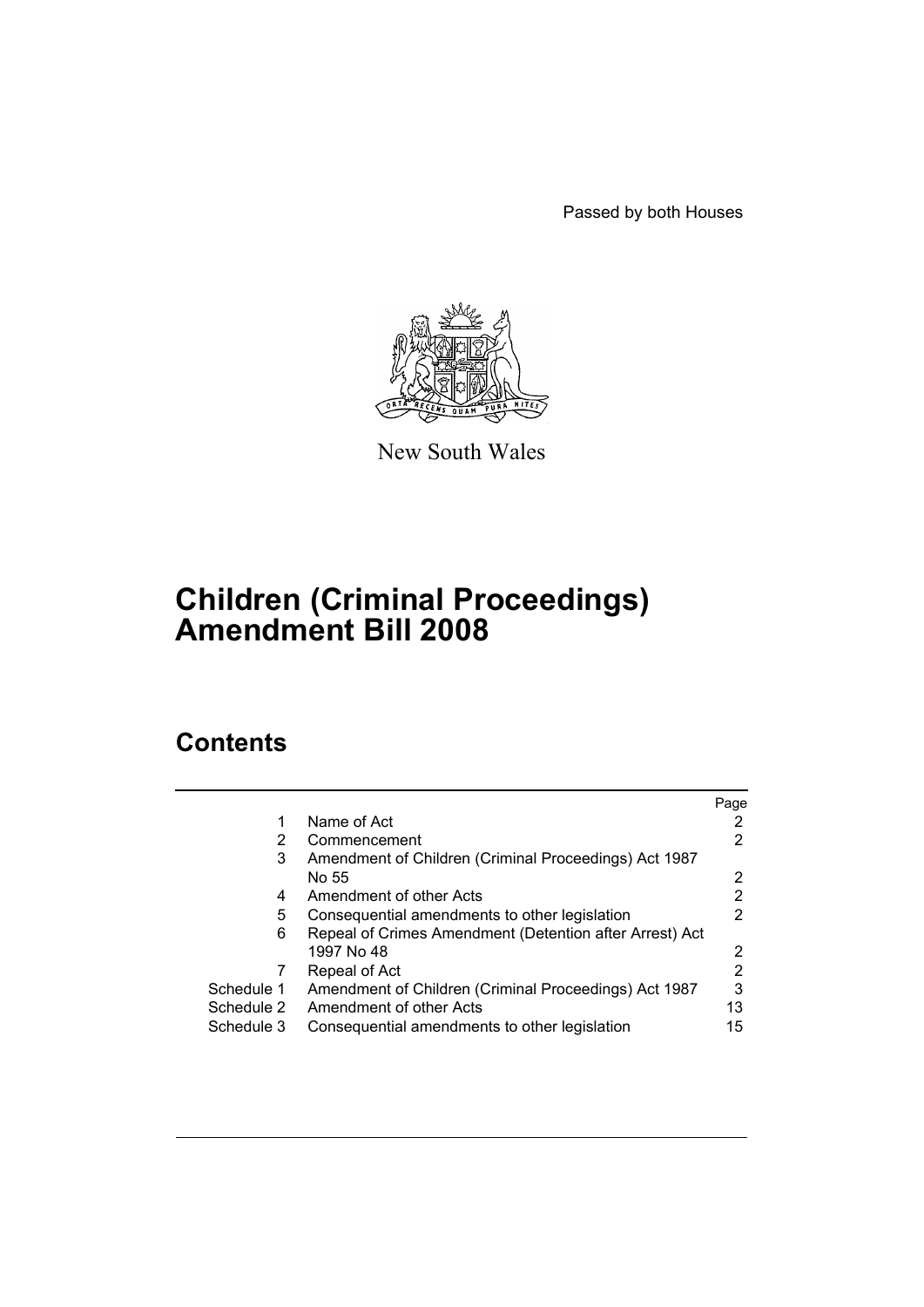*I certify that this public bill, which originated in the Legislative Assembly, has finally passed the Legislative Council and the Legislative Assembly of New South Wales.*

> *Clerk of the Legislative Assembly. Legislative Assembly, Sydney, , 2008*



New South Wales

# **Children (Criminal Proceedings) Amendment Bill 2008**

Act No , 2008

An Act to amend the *Children (Criminal Proceedings) Act 1987* and certain other legislation to make further provision with respect to the conduct of criminal proceedings against children and other young persons.

*I have examined this bill and find it to correspond in all respects with the bill as finally passed by both Houses.*

*Assistant Speaker of the Legislative Assembly.*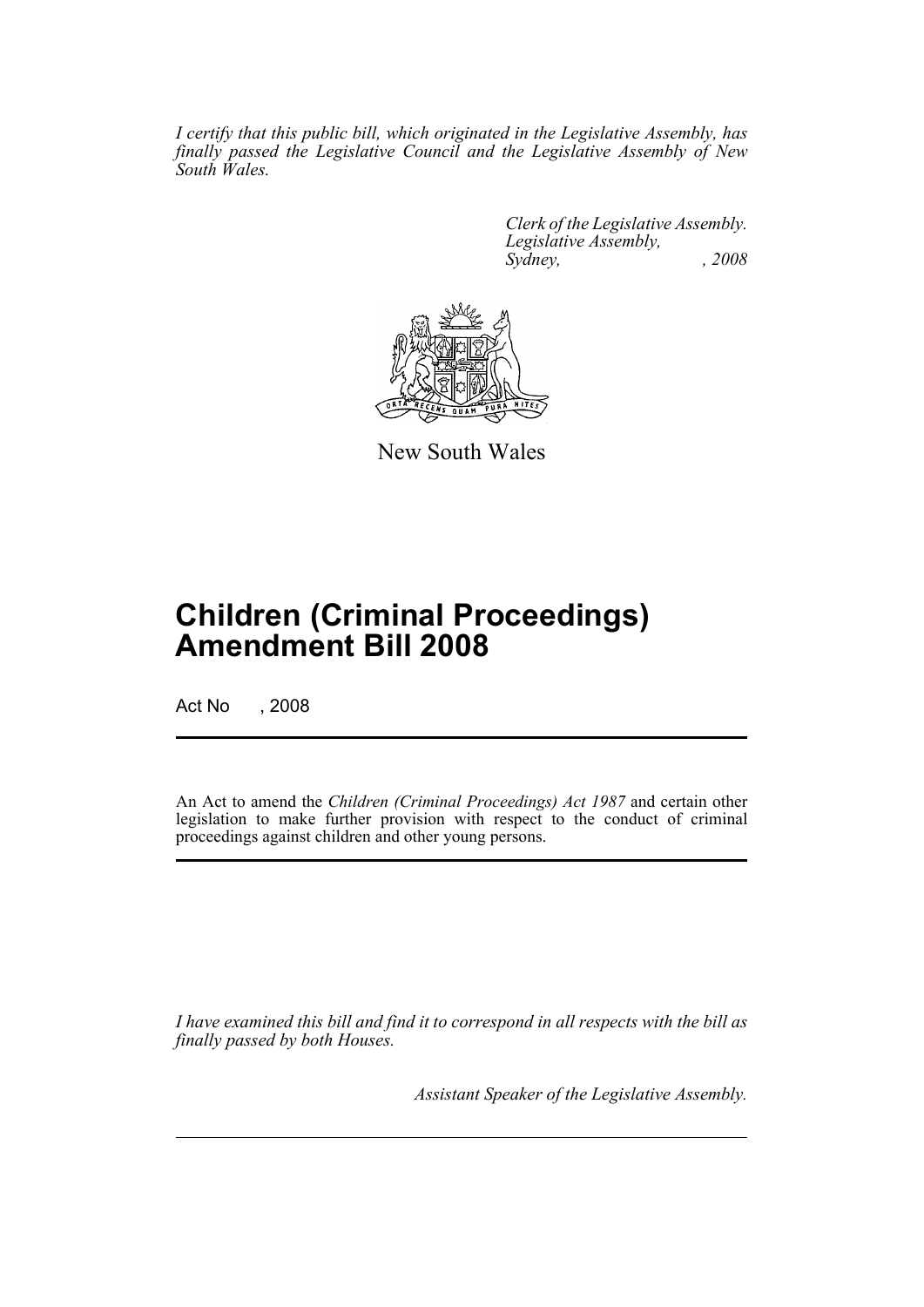#### <span id="page-2-0"></span>**The Legislature of New South Wales enacts:**

#### **1 Name of Act**

This Act is the *Children (Criminal Proceedings) Amendment Act 2008*.

#### <span id="page-2-1"></span>**2 Commencement**

- (1) This Act commences on a day or days to be appointed by proclamation, except as provided by subsection  $(2)$ .
- (2) Section 6 commences on the date of assent to this Act.

# <span id="page-2-2"></span>**3 Amendment of Children (Criminal Proceedings) Act 1987 No 55**

The *Children (Criminal Proceedings) Act 1987* is amended as set out in Schedule 1.

#### <span id="page-2-3"></span>**4 Amendment of other Acts**

The Acts specified in Schedule 2 are amended as set out in that Schedule.

#### <span id="page-2-4"></span>**5 Consequential amendments to other legislation**

The Acts and Regulation specified in Schedule 3 are amended as set out in that Schedule.

# <span id="page-2-5"></span>**6 Repeal of Crimes Amendment (Detention after Arrest) Act 1997 No 48**

The *Crimes Amendment (Detention after Arrest) Act 1997* is repealed.

# <span id="page-2-6"></span>**7 Repeal of Act**

- (1) This Act is repealed on the day following the day on which all of the provisions of this Act have commenced.
- (2) The repeal of this Act does not, because of the operation of section 30 of the *Interpretation Act 1987*, affect any amendment made by this Act.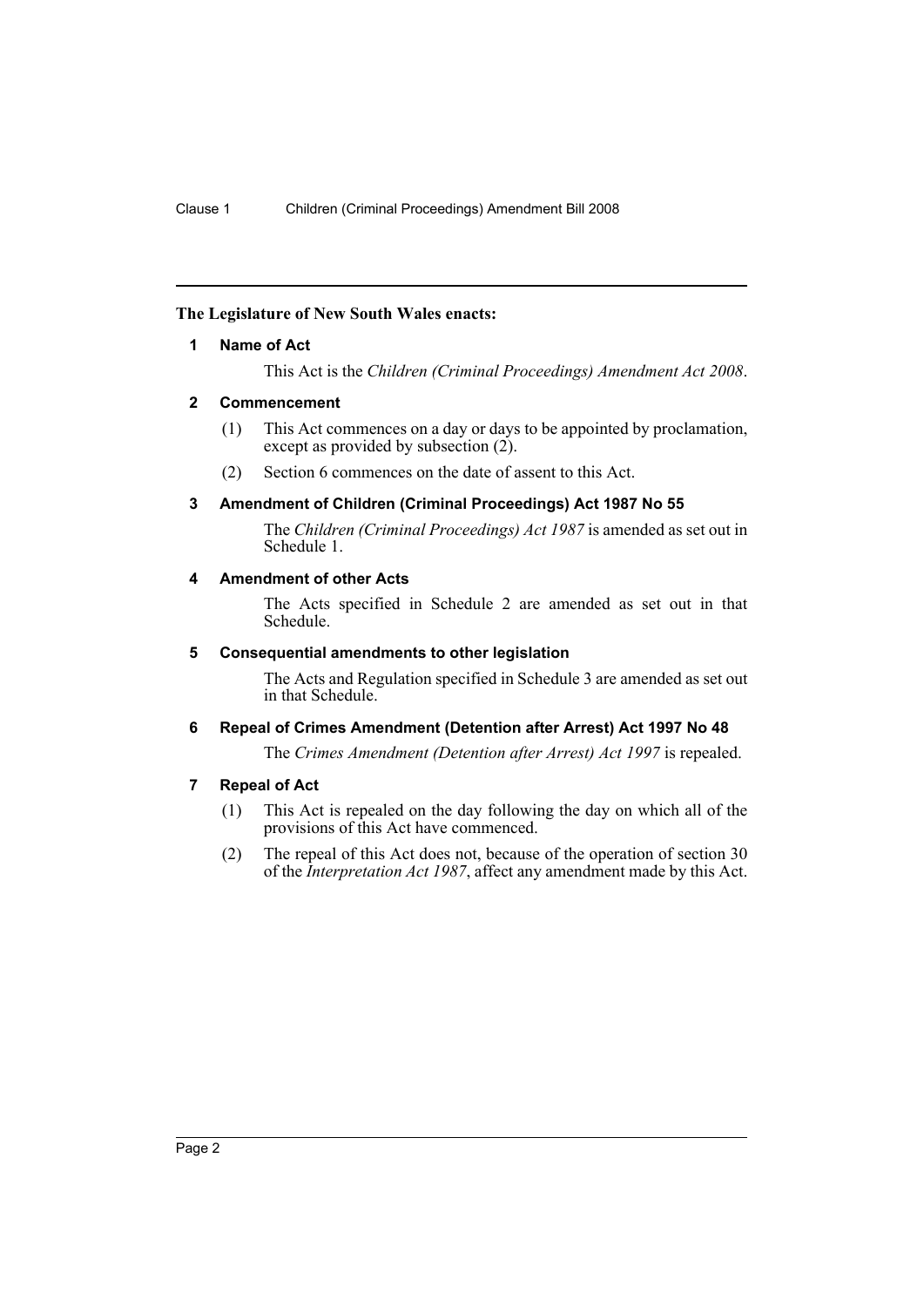Amendment of Children (Criminal Proceedings) Act 1987 Schedule 1

# <span id="page-3-0"></span>**Schedule 1 Amendment of Children (Criminal Proceedings) Act 1987**

(Section 3)

#### **[1] Section 2 Commencement**

Insert after section 2 (1):

(1A) Section 9 commences on the date that section 9 (2) is repealed by the *Children (Criminal Proceedings) Amendment Act 2008*.

#### **[2] Section 3 Definitions**

Omit the definition of *parent* from section 3 (1). Insert instead:

*parental responsibility*, in relation to a child, means all the duties, powers, responsibilities and authority which, by law, parents have in relation to their children.

#### **[3] Section 3 (1), definition of "person responsible"**

Omit the definition. Insert instead:

*person responsible*, in relation to a child, means:

- (a) a person having parental responsibility for the child, or
- (b) a person who has the care of the child (whether or not the person has parental responsibility for the child).

#### **[4] Section 3 (1)**

Insert in alphabetical order:

*road transport legislation* has the same meaning as it has in the *Road Transport (General) Act 2005*.

#### **[5] Section 3 (1), definition of "traffic offence"**

Omit "within the meaning of the *Road Transport (General) Act 2005*" from paragraph (a).

#### **[6] Section 3 (1), definition of "traffic offence"**

Omit paragraph (c). Insert instead:

(c) the *Motor Accidents Compensation Act 1999*, or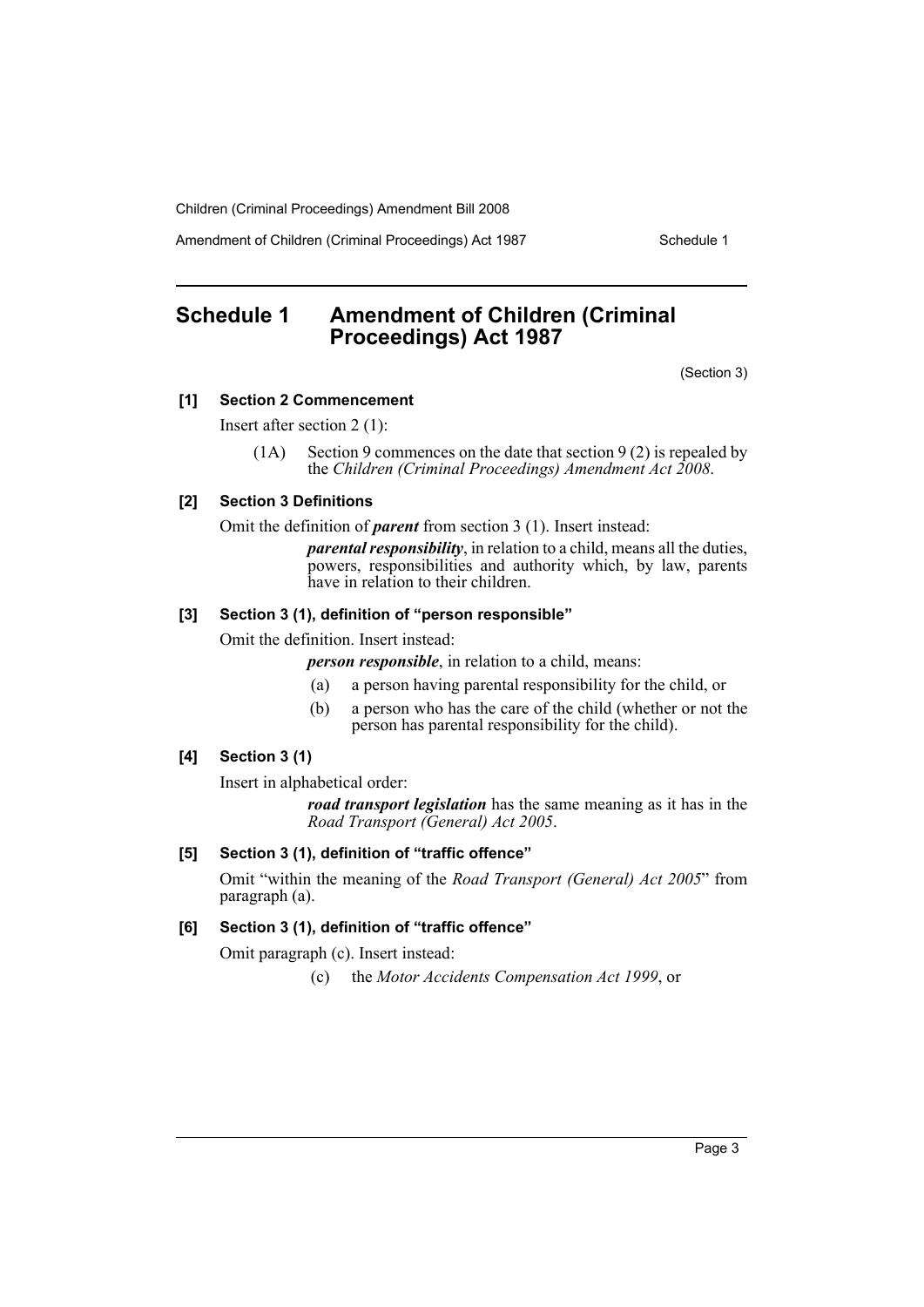Schedule 1 Amendment of Children (Criminal Proceedings) Act 1987

#### **[7] Section 6 Principles relating to exercise of functions under Act**

Omit "A court, in exercising criminal jurisdiction with respect to children, shall have regard to the following principles".

Insert instead "A person or body that has functions under this Act is to exercise those functions having regard to the following principles".

#### **[8] Section 6 (f)–(h)**

Insert after section 6 (e):

- (f) that it is desirable that children who commit offences be assisted with their reintegration into the community so as to sustain family and community ties,
- (g) that it is desirable that children who commit offences accept responsibility for their actions and, wherever possible, make reparation for their actions,
- (h) that, subject to the other principles described above, consideration should be given to the effect of any crime on the victim.

#### **[9] Section 9 Expedition where child in custody**

Omit section 9 (2).

# **[10] Section 10 Exclusion of general public from criminal proceedings**

Omit paragraphs (c) and (d) of the definition of *member of the immediate family* in section 10 (4).

Insert instead:

- (c) a parent or step-parent of the victim, or person having parental responsibility for the victim, or
- (d) a child or step-child of the victim, or some other child for whom the victim has parental responsibility, or

# **[11] Section 12 Proceedings to be explained to children**

Omit section 12 (1)–(2A). Insert instead:

(1) If criminal proceedings are brought against a child, the court that hears those proceedings must take such measures as are reasonably practicable to ensure that the child understands the proceedings.

# **[12] Section 13 Admissibility of certain statements etc**

Omit "16 years" from section 13 (1) (a) (iii). Insert instead "14 years".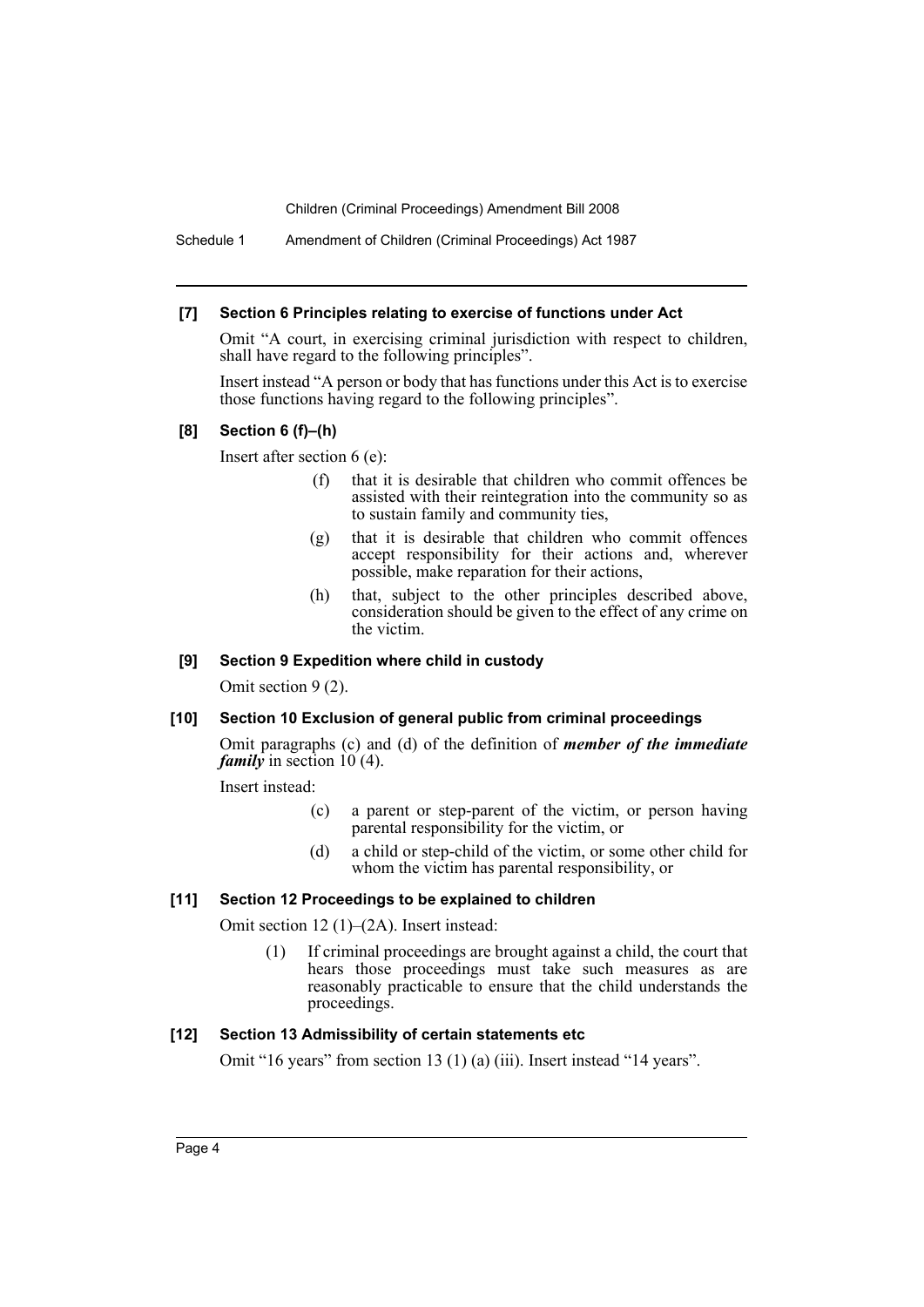Amendment of Children (Criminal Proceedings) Act 1987 Schedule 1

# **[13] Section 13 (2) (c)**

Insert at the end of section 13 (2) (b):

, and

(c) a reference to a person responsible for a child does not include a member of the police force (unless he or she has parental responsibility for the child).

#### **[14] Section 18 Other indictable offences**

Omit section 18 (3). Insert instead:

(3) If a court, in exercising the functions of the Children's Court under subsection (2), makes an order under section 33 that provides for a person to enter into a good behaviour bond or that releases a person on probation, the court may, on referral from the Children's Court under section 40 (1A), deal with the order in the same way as the Children's Court may deal with it under section 40.

#### **[15] Section 19 Court may direct imprisonment to be served as a juvenile offender**

Insert after section 19 (1):

(1A) In the case of a person of or above the age of 18 years who is serving, or has previously served, the whole or any part of a term of imprisonment in a correctional centre, such an order may not be made unless the court decides that there are special circumstances justifying detention of the person as a juvenile offender.

#### **[16] Section 19 (4)–(4B)**

Omit section 19 (4). Insert instead:

- (4) A finding of special circumstances for the purposes of subsection (1A) or (3) may be made on one or more of the following grounds, and not otherwise:
	- (a) that the person is vulnerable on account of illness or disability (within the meaning of the *Anti-Discrimination Act 1977*),
	- (b) that the only available educational, vocational training or therapeutic programs that are suitable to the person's needs are those available in detention centres,
	- (c) that, if the person were committed to a correctional centre, there would be an unacceptable risk of the person suffering physical or psychological harm, whether due to the nature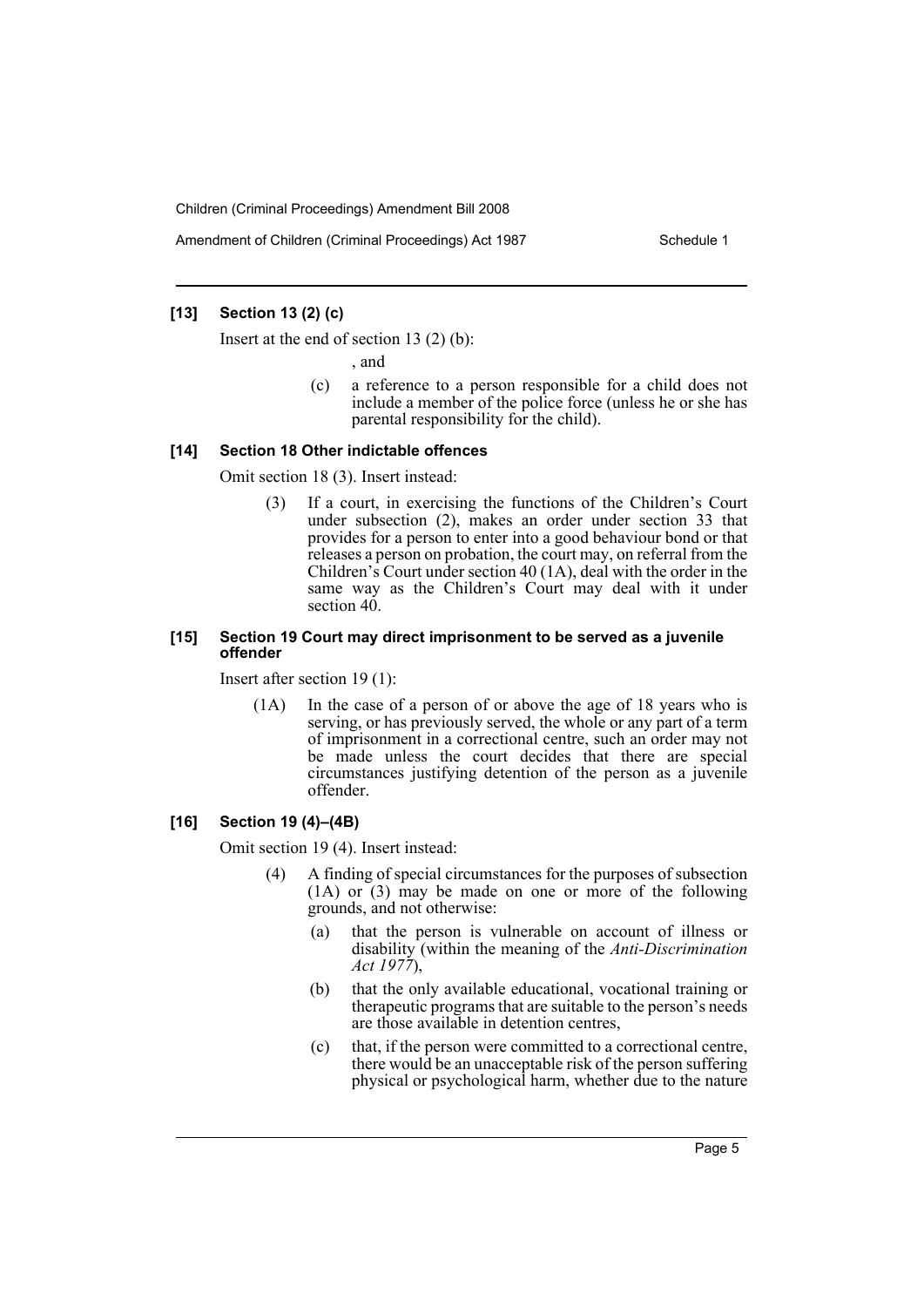Schedule 1 Amendment of Children (Criminal Proceedings) Act 1987

of the person's offence, any assistance given by the person in the prosecution of other persons or otherwise.

- (4A) In particular, a finding of special circumstances may not be made simply because of the person's youth or simply because the non-parole period of the person's sentence will expire while the person is still eligible to serve the sentence as a juvenile offender.
- (4B) A court that makes a finding of special circumstances must make a record of its reasons for making that finding in the particular case.

# **[17] Section 19 (8)**

Insert after section 19 (7):

(8) In this section:

*correctional centre* has the same meaning as it has in the *Crimes (Administration of Sentences) Act 1999*.

# **[18] Section 31 Hearing of charges in the Children's Court**

Insert "(including any background report of a kind referred to in section 25)" after "evidence before it" in section  $31(5)(c)$ .

#### **[19] Section 33 Penalties**

Omit section 33 (1) (a). Insert instead:

- (a) it may make an order:
	- (i) directing that the charge be dismissed (in which case the Court may also, if it thinks fit, administer a caution to the person), or
	- (ii) discharging the person on condition that the person enters into a good behaviour bond for such period of time, not exceeding 2 years, as it thinks fit,

# **[20] Section 33 (1) (b)**

Omit the paragraph. Insert instead:

(b) it may make an order directing the person to enter into a good behaviour bond for a specified period, not exceeding 2 years,

# **[21] Section 33 (1) (e1)**

Insert after section 33 (1) (e):

(e1) it may do both the things referred to in paragraphs (c) and  $(e)$ ,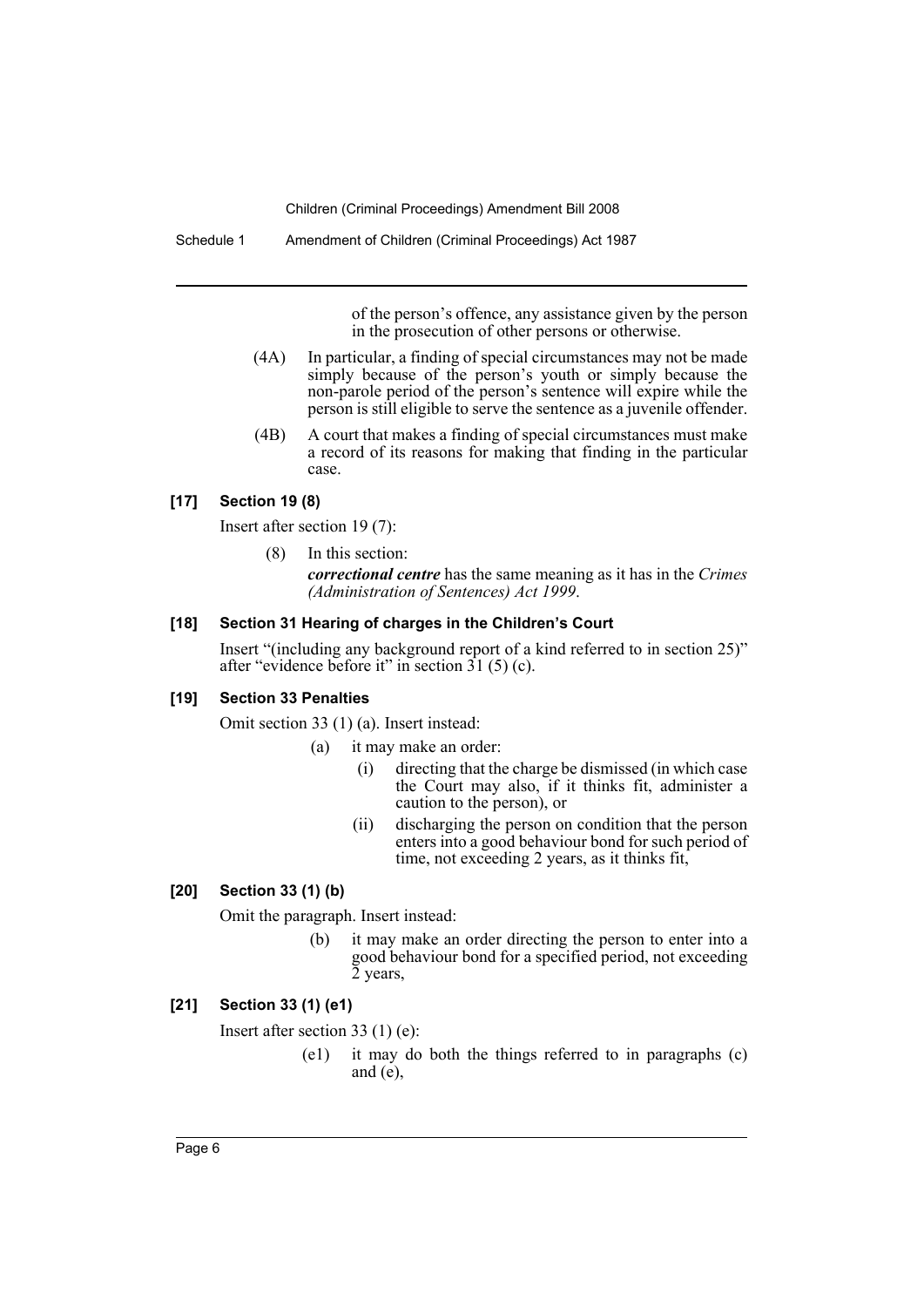#### **[22] Section 33 (1) (f1)**

Insert after section 33 (1) (f):

(f1) it may do both of the things referred to in paragraphs (e) and  $(f)$ ,

#### **[23] Section 33 (1) (g)**

Omit the paragraph. Insert instead:

- (g) it may, subject to the provisions of the *Crimes (Sentencing Procedure) Act 1999*, make an order committing the person for such period of time (not exceeding 2 years) as it thinks fit:
	- (i) in the case of a person who is under the age of 21 years, to the control of the Minister administering the *Children (Detention Centres) Act 1987*, or
	- (ii) in the case of a person who is of or above the age of 21 years, to the control of the Minister administering the *Crimes (Administration of Sentences) Act 1999*.

#### **[24] Section 33 (1A)**

Omit "referred to in subsection (1) (b)".

Insert instead "imposed under this section".

#### **[25] Section 33 (1AA)**

Insert after section 33 (1A):

- (1AA) Before making an order imposing a fine on a child, the Children's Court is to consider the age of the child and the following matters, where information is available in relation to those matters:
	- (a) the child's ability to pay the fine,
	- (b) the potential impact of the fine on the rehabilitation of the child.

#### **[26] Section 33 (1B)**

Omit "except to the extent to which it deals with setting the non-parole period and the balance of the term of the order".

#### **[27] Section 33 (1C)**

Insert after section 33 (1B):

(1C) If the Children's Court makes an order under subsection (1) (g) (ii) committing a person to the control of the Minister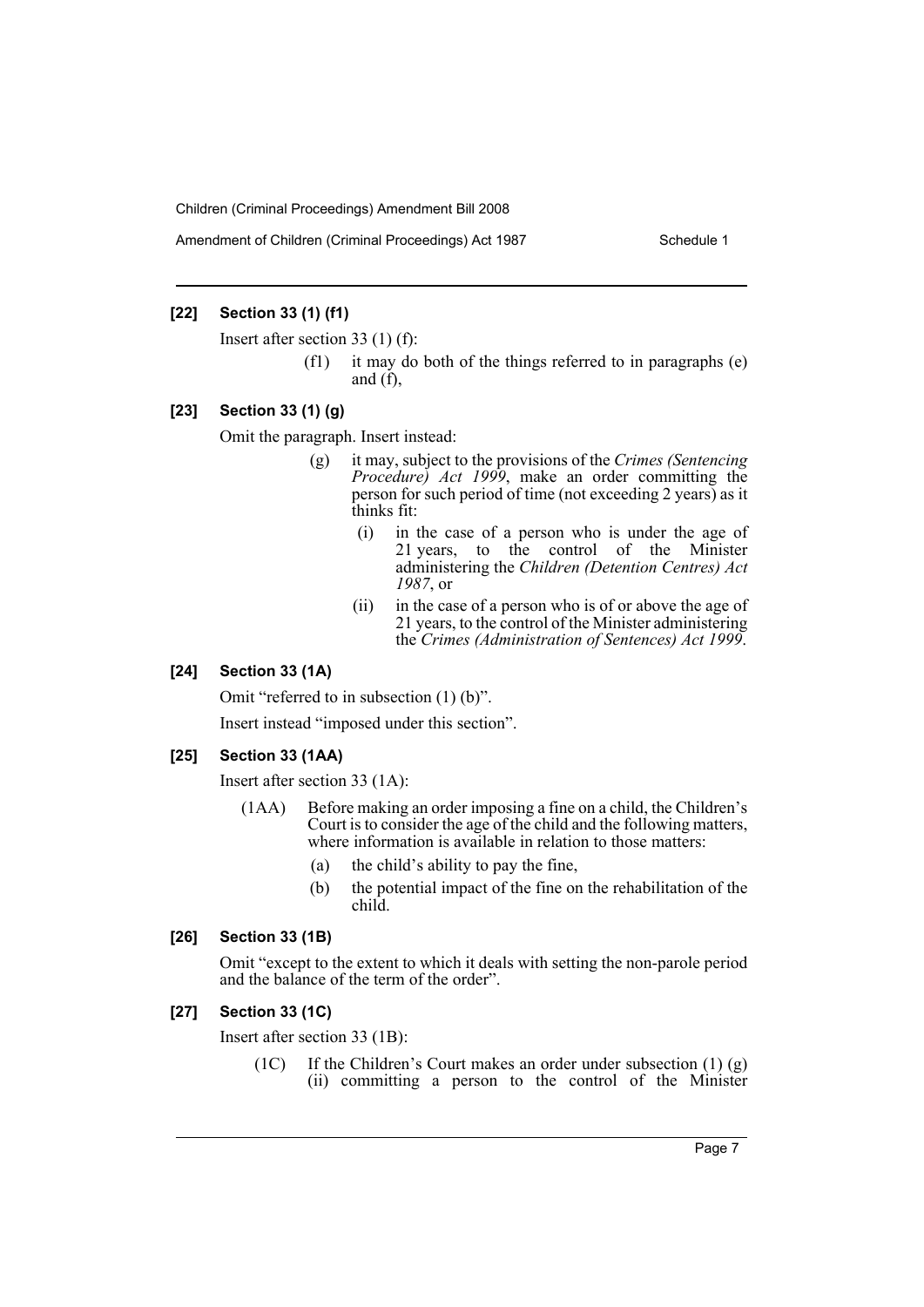Schedule 1 Amendment of Children (Criminal Proceedings) Act 1987

administering the *Crimes (Administration of Sentences) Act 1999*, the period for which the person is committed is taken to be a sentence of imprisonment for the purposes of that Act.

#### **[28] Section 33 (2)**

Omit "(f)". Insert instead "(f1)".

# **[29] Section 33 (5) (a)**

Omit "within the meaning of the *Road Transport (General) Act 2005*".

#### **[30] Section 33 (6)**

Insert after section 33 (5):

(6) For the purposes of any provision of the road transport legislation that confers power on a court with respect to a person who has been convicted of an offence, a finding of guilt by the Children's Court for an offence is taken to be a conviction for the offence. Accordingly, following a finding of guilt, the Children's Court may exercise any power it could exercise under that legislation if the person had been convicted of the offence, unless the Court makes an order in respect of the person under section 33 (1) (a). **Note.** Section 14 limits the circumstances in which a court can proceed to, or record, a conviction following a finding of guilt in relation to a child offender.

#### **[31] Section 33A Cumulative or concurrent orders etc**

Insert "or other control orders" after "another control order" in section 33A (3).

#### **[32] Section 33A (4)**

Omit the subsection. Insert instead:

(4) The Children's Court must not make a new control order, or give a direction under this section, if the order or direction would have the effect of requiring a person to be detained for a continuous period of more than 3 years (taking into account any other control orders relating to the person).

#### **[33] Section 33AA Cumulative or concurrent orders—assault on juvenile justice officers**

Omit "another control order (the *existing control order*)" from section 33AA (2) (b).

Insert instead "one or more other control orders (an *existing control order*)".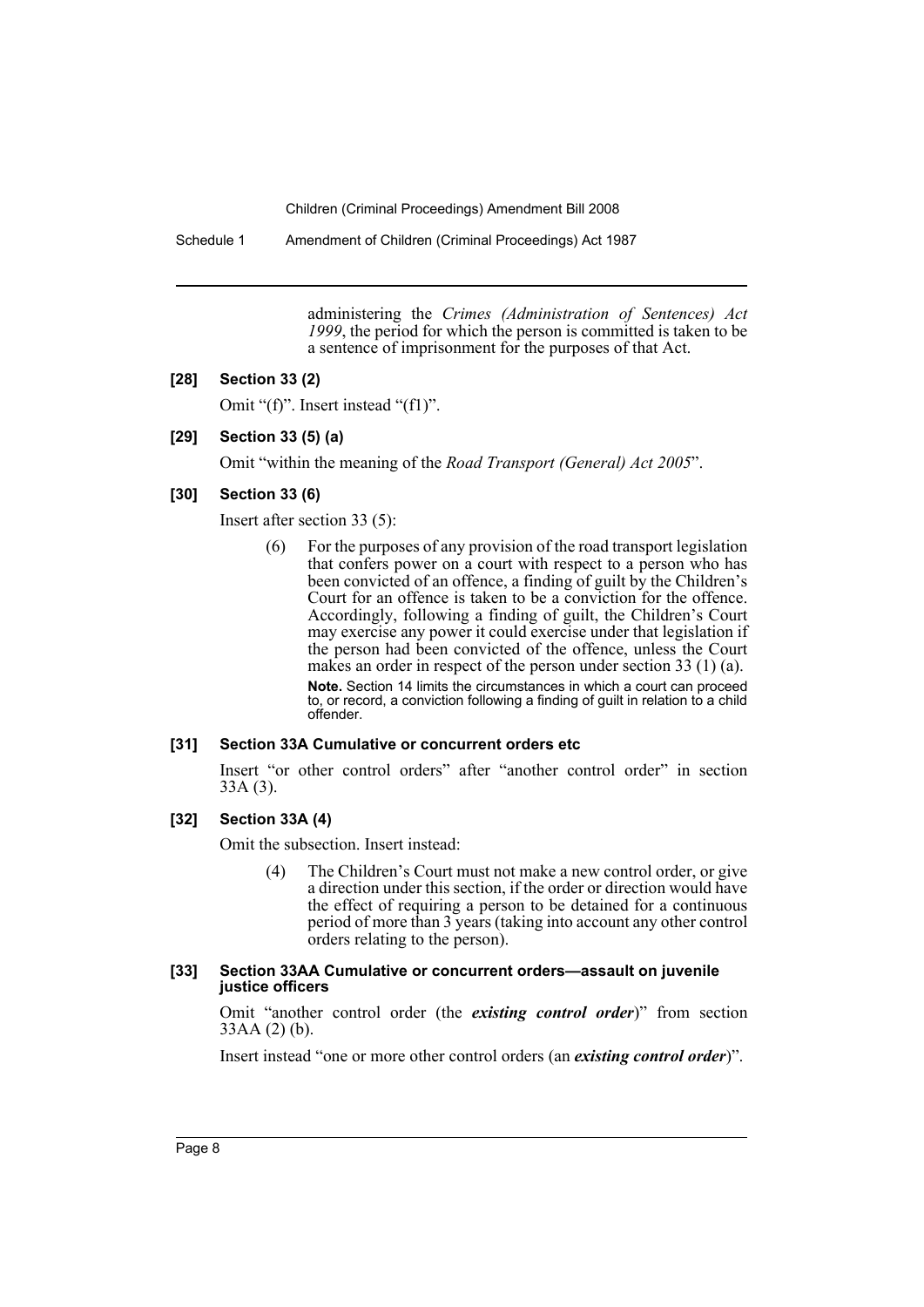#### Amendment of Children (Criminal Proceedings) Act 1987 Schedule 1

#### **[34] Section 33AA (3)**

Insert "or, if there is more than one, the last of them" after "an existing control order".

# **[35] Section 33AA (5)**

Omit the subsection. Insert instead:

(5) The Children's Court must not make a new control order, or give such a direction, if the order or direction would have the effect of requiring a person to be detained for a continuous period of more than 3 years (taking into account any other control orders relating to the person).

#### **[36] Section 33C Application of Crimes (Sentencing Procedure) Act 1999 to children**

Omit "The provisions". Insert instead "Subject to this Act, the provisions".

# **[37] Section 33C (d)**

Insert at the end of section 33C (c):

, and

(d) a reference in those provisions to a good behaviour bond were a reference to a good behaviour bond imposed under section 33.

# **[38] Section 33C (2)**

Insert at the end of section 33C:

(2) To avoid doubt, Division 2 of Part 3 of the *Crimes (Sentencing Procedure) Act 1999* (which relates to victim impact statements) applies to any offence dealt with by the Children's Court that is an offence to which that Division would apply if it were being dealt with by a Local Court.

# **[39] Section 33D Non-association and place restriction orders**

Omit "section 33 (1) (paragraphs (a)," from section 33D (2).

Insert instead "section 33 (subsection (1) (a) (i),".

# **[40] Section 33D (5)**

Omit "referred to in section 33 (1) (b) or (e)".

Insert instead "under section 33 providing for a person to enter into a good behaviour bond or releasing a person on probation".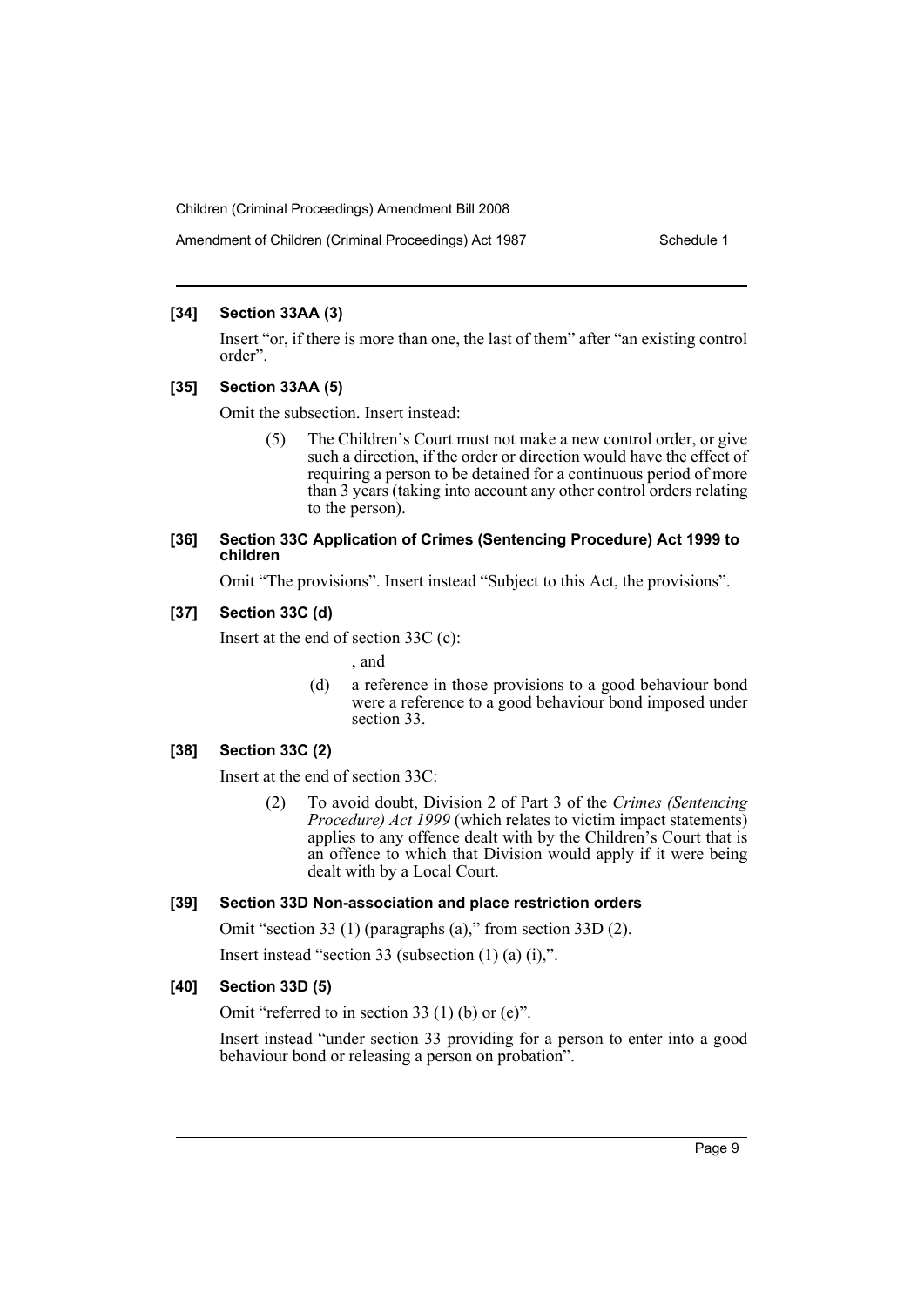Schedule 1 Amendment of Children (Criminal Proceedings) Act 1987

# **[41] Section 34 Restrictions on the imposition of control orders etc**

Insert ",  $(f1)$ " after " $(f)$ " in section 34 (1).

# **[42] Section 35 Reasons for decision to be given**

Omit "(f)" from section 35 (b). Insert instead "(f1)".

#### **[43] Section 36 Compensation**

Omit section 36 (3). Insert instead:

- (3) The maximum amount of compensation that may be awarded is:
	- (a) the amount that is equivalent to 10 penalty units (in the case of a person who is under the age of 16 years at the time the order is made), or
	- (b) the amount that is equivalent to 20 penalty units (in any other case).

#### **[44] Section 38 Destruction of photographs, finger-prints etc**

Omit section 38 (1) and (2). Insert instead:

- (1) If the Children's Court finds a person not guilty of an offence to which this Division applies, or finds a person guilty of such an offence but makes an order dismissing the charge under section 33 (1) (a) (i), the Children's Court is to make an order that requires any photographs, finger-prints and palm-prints, and any other prescribed records (other than records of the Children's Court), relating to the offence to be destroyed.
- (2) If the Children's Court finds a person guilty of an offence to which this Division applies and makes any other order in respect of the person under section 33, it may, if it is of the opinion that the circumstances of the case justify its doing so, make an order (whether on the application of the person or otherwise) that requires any photographs, finger-prints and palm-prints, and any other prescribed records (other than records of the Children's Court), relating to the offence to be destroyed.

# **[45] Section 40 Variation of good behaviour bond or probation**

Omit "referred to in section 33 (1) (b) or (e)" from section 40 (1) and (2), wherever occurring.

Insert instead "under section 33 that provides for a person to enter into a good behaviour bond or that releases a person on probation".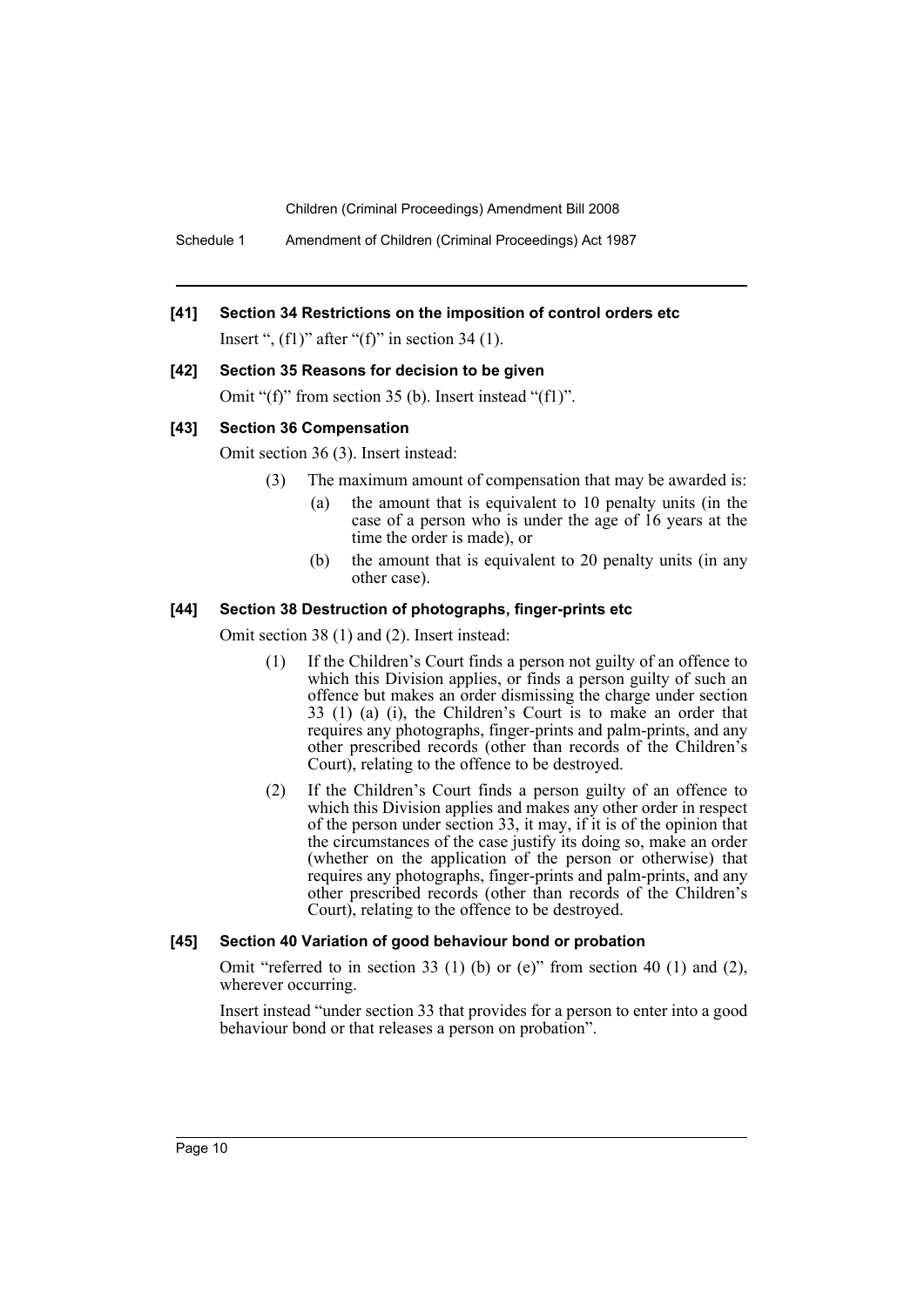Amendment of Children (Criminal Proceedings) Act 1987 Schedule 1

#### **[46] Section 41A Provisions applicable where control order suspended subject to good behaviour bond**

Omit section 41A (3) (b) and (c). Insert instead:

(b) Part 4 of the *Crimes (Sentencing Procedure) Act 1999* applies to the order under section  $\overline{33}$  (1) (g), as if the order were a sentence of imprisonment being imposed following the revocation of the good behaviour bond, and section  $2\overline{4}$ of that Act applies in relation to the setting of a non-parole period under that Part.

#### **[47] Section 51 Regulations**

Omit "under section 33 (1) (b) and (e)" from section 51 (1) (a).

Insert instead "under section 33 that provide for a person to enter into a good behaviour bond or release a person on probation".

# **[48] Schedule 2 Savings and transitional provisions**

Insert at the end of clause 1 (1):

*Children (Criminal Proceedings) Amendment Act 2008*

#### **[49] Schedule 2, Part 14**

Insert after Part 13:

# **Part 14 Children (Criminal Proceedings) Amendment Act 2008**

#### **19 Definition**

In this Part:

*amending Act* means the *Children (Criminal Proceedings) Amendment Act 2008*.

#### **20 Detention of adults in juvenile detention centres**

An amendment made to section 19 by the amending Act applies in respect of any direction made under that section on or after the commencement of the amendment.

#### **21 Changes to penalty provisions**

(1) An amendment made to section 33 by the amending Act applies only in respect of an offence committed on or after the commencement of the amendment, except as otherwise provided by this clause.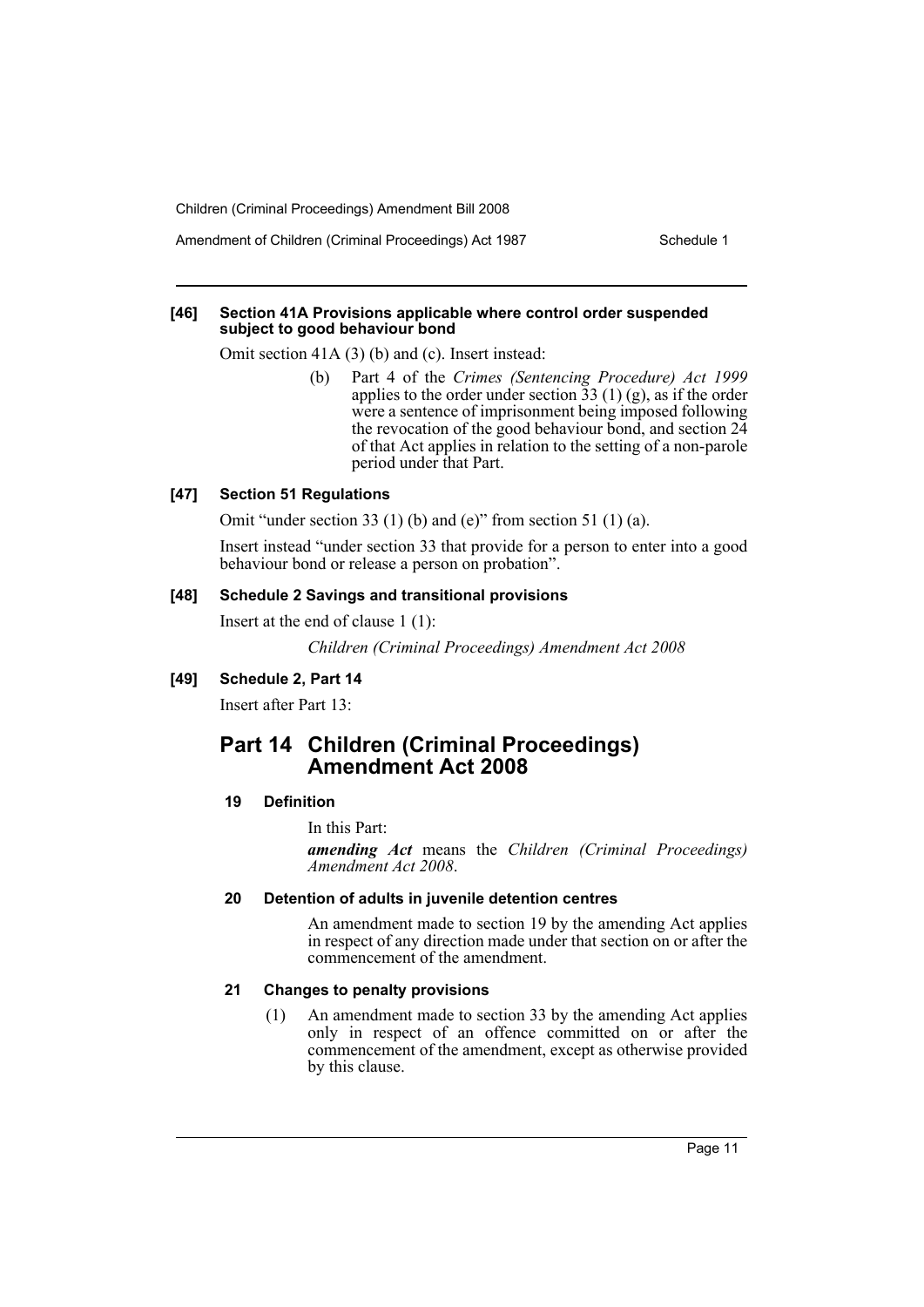Schedule 1 Amendment of Children (Criminal Proceedings) Act 1987

- (2) The amendment made to section 33 (1B) by the amending Act relating to the setting of a non-parole period, and the amendment made to section 41A by the amending Act, extend to proceedings commenced (but not concluded) before the commencement of the amendments (including proceedings for offences committed before the commencement of the amendments).
- (3) The amendment made to section 41A by the amending Act extends to proceedings in respect of a good behaviour bond entered into before the commencement of the amendment.
- (4) The amendment to section 41A does not require a non-parole period in respect of an order under section 33  $(1)$  (g) to be set on termination of a good behaviour bond entered into before the commencement of the amendment if the non-parole period was set at the time that the order under section 33  $(1)$  (g) was suspended.

# **22 Change to maximum amount of compensation**

The amendment made to section 36 by the amending Act applies only in respect of offences committed on or after the commencement of the amendment.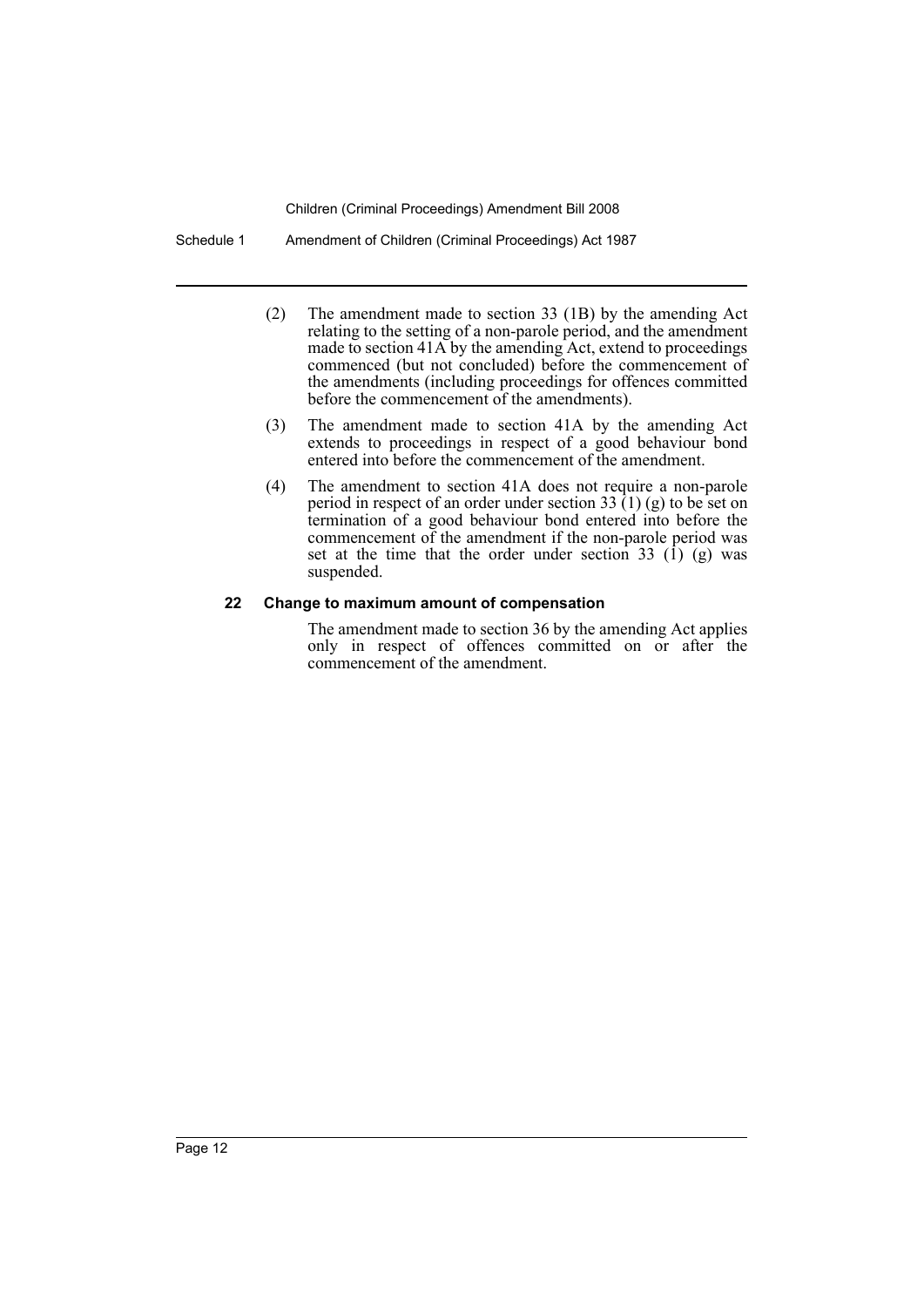Amendment of other Acts **Schedule 2** and the 2 and 2 and 2 and 2 and 2 and 2 and 2 and 2 and 2 and 2 and 2 and 2 and 2 and 2 and 2 and 2 and 2 and 2 and 2 and 2 and 2 and 2 and 2 and 2 and 2 and 2 and 2 and 2 and 2 and 2 a

# <span id="page-13-0"></span>**Schedule 2 Amendment of other Acts**

(Section 4)

# **2.1 Children (Community Service Orders) Act 1987 No 56**

#### **[1] Section 3 Definitions**

Omit the definitions of *community service work* and *work* from section 3 (1).

Insert in alphabetical order:

*community service work* means any unpaid work, service or activity approved by the Minister, or of a class or description approved by the Minister, and includes any personal development, educational or other program of a class or description approved by the Minister.

*perform* community service work includes participate in any personal development, educational or other program that is community service work.

#### **[2] Section 5 Making of children's community service orders**

Insert after section 5 (1A):

(1B) An order under this section may recommend that the community service work to be performed by the person in respect of whom the order is made should include participation in a personal development, educational or other program.

#### **[3] Section 13 Number of hours of community service work**

Omit "hours of work" from section 13 (3) (a) and (b), (3A) and (5), wherever occurring.

Insert instead "hours of community service work".

#### **[4] Section 17 Obligations of persons subject to children's community service orders**

Omit "work" from section 17 (1) (b) and (c) and (2), wherever occurring.

Insert instead "community service work".

# **[5] Section 17 (3)**

Insert after section 17 (2):

(3) The community service work to be performed by a person in respect of whom a children's community service order is in force (being an order containing a recommendation referred to in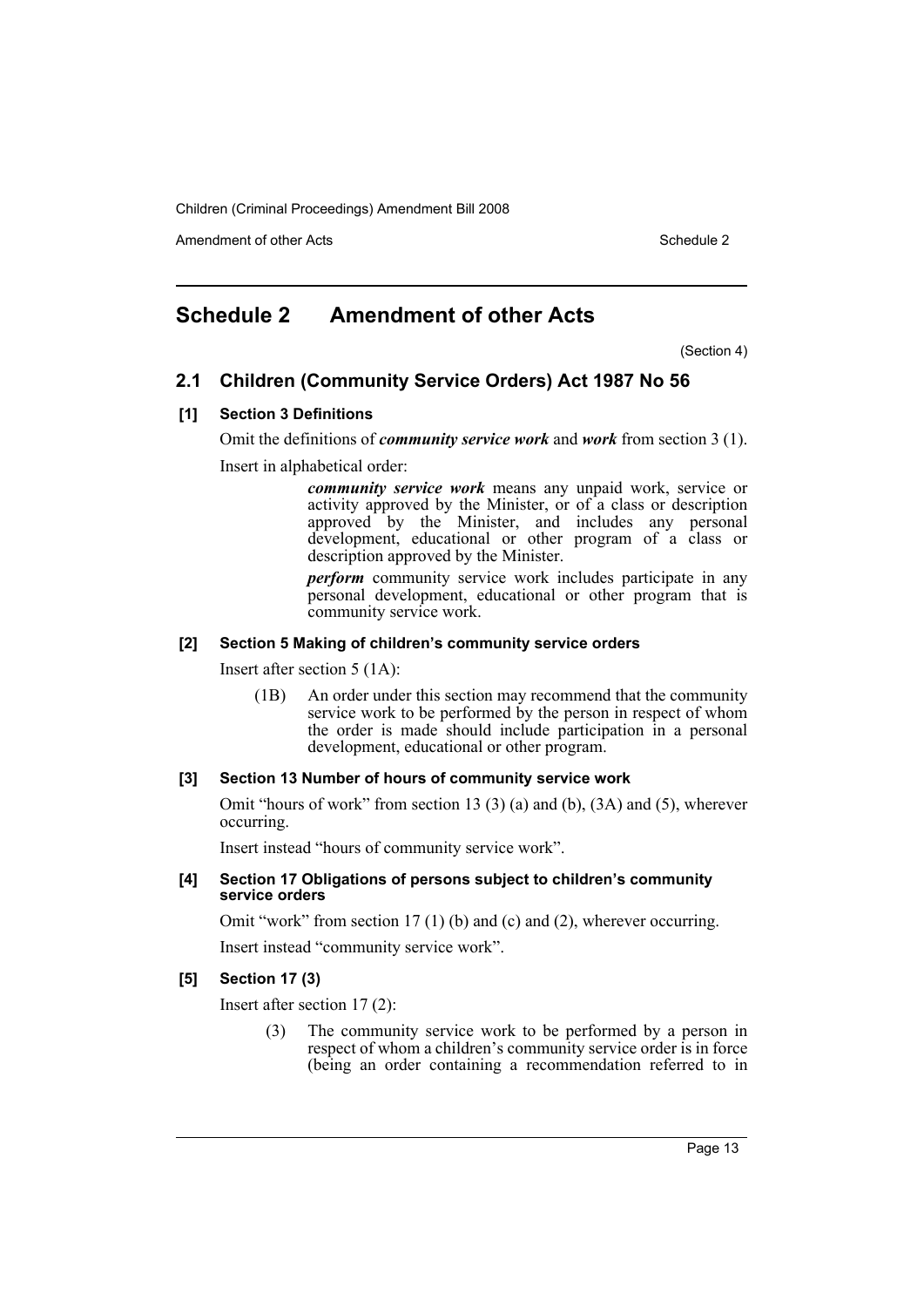Schedule 2 Amendment of other Acts

section 5 (1B)) must, if practicable, include participation in a personal development, educational or other program.

#### **[6] Section 18 Directions**

Omit "work" from section 18 (1) and (1A) wherever occurring. Insert instead "community service work".

#### **[7] Section 18 (1B)**

Insert after section 18 (1A):

(1B) Subsection (1) does not apply in respect of participation in a personal development, educational or other program.

#### **[8] Part 6, heading**

Omit "**work incidents**". Insert instead "**community service work**".

# **[9] Sections 26B, 26C (except heading), 26D (except heading) and 26F**

Omit "work" wherever occurring. Insert instead "community service work".

#### **[10] Schedule 1 Savings and transitional provisions**

Insert at the end of clause 1 (1):

*Children (Criminal Proceedings) Amendment Act 2008*, to the extent that it amends this Act

# **[11] Schedule 1, clause 4**

Insert after clause 3:

#### **4 Provisions consequent on enactment of Children (Criminal Proceedings) Amendment Act 2008**

Any approval of the Minister or the Director-General in respect of work under this Act that is in force immediately before the repeal of the definition of *work* by the *Children (Criminal Proceedings) Amendment Act 2008* is taken, on that repeal, to be an approval in respect of community service work.

# **2.2 Criminal Procedure Act 1986 No 209**

# **Section 210 Penalties applying to traffic offences committed by children**

Insert at the end of paragraph (d) of the definition of *traffic offence* in section 210 (4):

or

(e) the *Motor Accidents Compensation Act 1999*,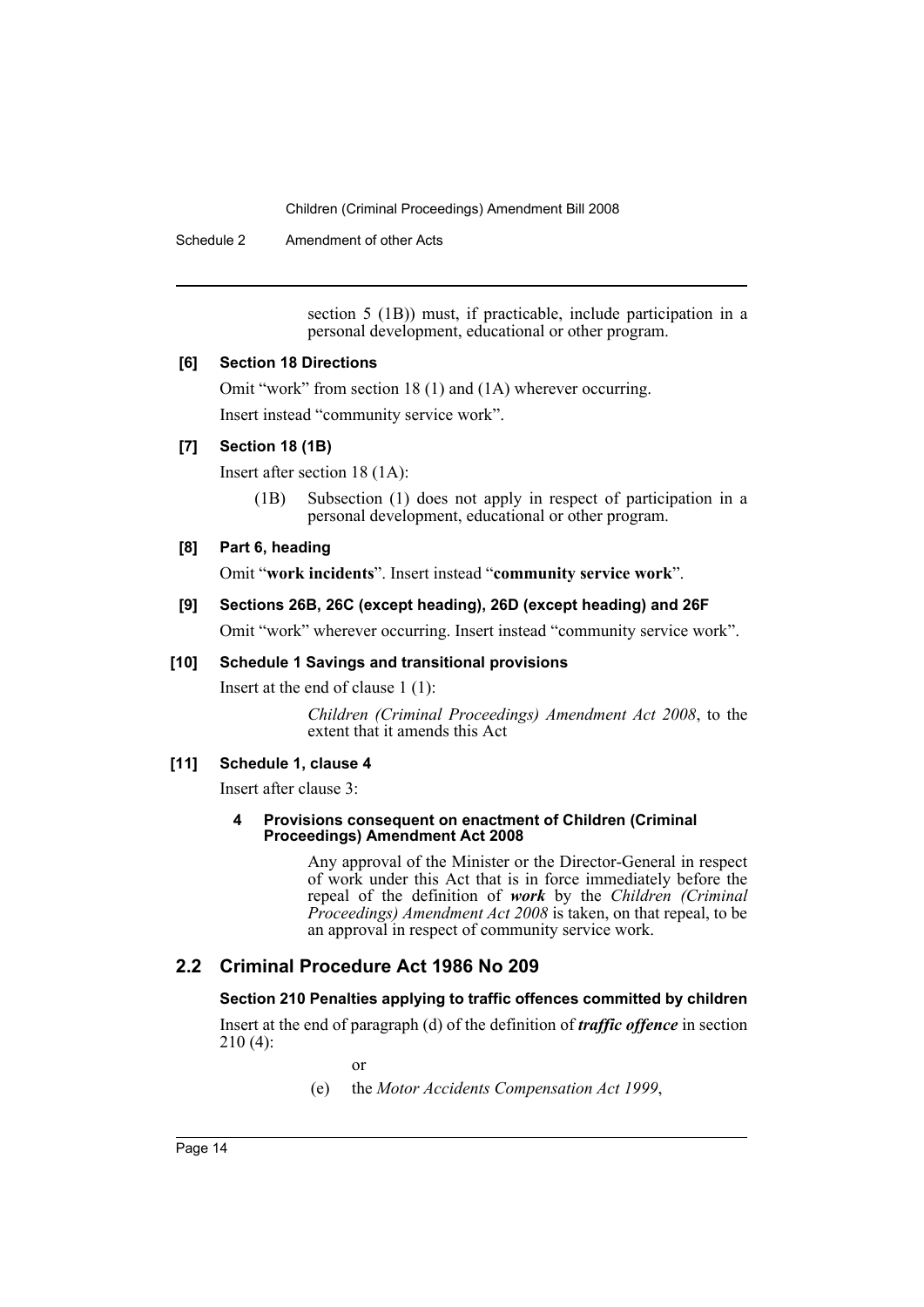Consequential amendments to other legislation Schedule 3 Schedule 3

# <span id="page-15-0"></span>**Schedule 3 Consequential amendments to other legislation**

(Section 5)

# **3.1 Children (Criminal Proceedings) Regulation 2005**

#### **[1] Clause 7 Conditions that may be imposed on certain orders**

Omit "under section 33 (1) (b) or (e) of the Act".

Insert instead "under section 33 of the Act that provides for the child to enter into a good behaviour bond or releases the child on probation".

# **[2] Clause 7 (2)**

Insert at the end of clause 7:

(2) If the Children's Court makes an order releasing a person on probation under section 33 (1) (e) of the Act and also makes an order requiring the person to perform community service work under section  $33(1)$  (f) of the Act, the order releasing the person on probation may include a condition that requires the person to comply with the community service work order.

# **3.2 Children (Interstate Transfer of Offenders) Act 1988 No 85**

#### **Section 3 Definitions**

Omit "order under section 33 (1) (b), (e) or (f)" from paragraph (b) (ii) of the definition of *young offender*.

Insert instead "order providing for the person to enter into a good behaviour bond, releasing the person on probation or requiring the person to perform community service work under section 33".

# **3.3 Crimes (Administration of Sentences) Act 1999 No 93**

# **[1] Section 4 Application of Part**

Insert after section 4 (1) (d):

(d1) any person the subject of an order under section 33 (1) (g) of the *Children (Criminal Proceedings) Act 1987* by which the Children's Court has committed the person to the control of the Minister administering this Act, and